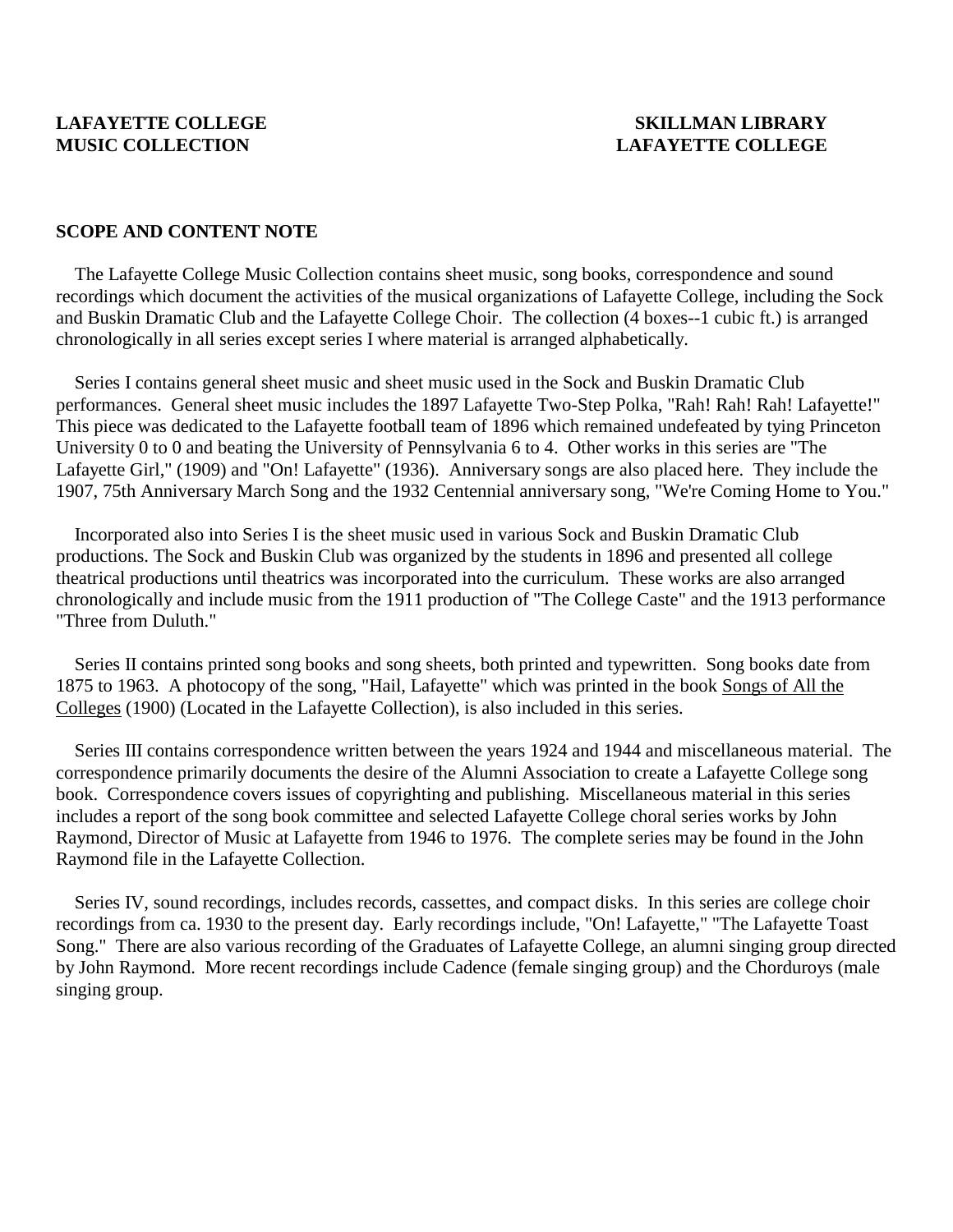# **INVENTORY**

# **BOX 1**

# **[***Location:* **OVERSIZE]**

### **Series I: Sheet Music**

### FOLDERS

- 1. General--"Alma Mater" (1898) "Apostrophe to Lafayette College" (1932) "Fight For Lafayette"
- 2. General--"The Fighting Marquis" "Hymn for the Rededication of Pardee Hall" "Knighthood Fancies" (1907) "Lafayette" (1903) "Lafayette Alumni Song" (1953) "The Lafayette Girl" (1909)
- 3. General--"The Lafayette March and Two-Step" (1901) "The Lafayette Toast Song" (1937) "The Lafayette Two-Step Polka" (1897)
- 4. General--"Like a Queen Enthroned" "Marquis March" "Marquis Song" (1951) "Memories of College Days" (1909)
- 5. General--"On! Lafayette" (1936) "Ring the Bell"
- 6. General--"75th Anniversary March Song" (1907) "The Varsity L March" (1911) "Way Down in Easton" (1927) "We're Coming Back to You" (1932) "Time? Who Cares Because 'Tis Fleeting?" (1906, written for  $20<sup>th</sup>$  Reunion, class of 1886)
- 7. Sock and Buskin--"College Caste" (1910) "Just a Little Pipe to Cheer You" "Dear Old College Bell" "Alma Mater Toast Song" "My College Girl Chum" "The Maid I Met at School" "Dear Old Easton Town"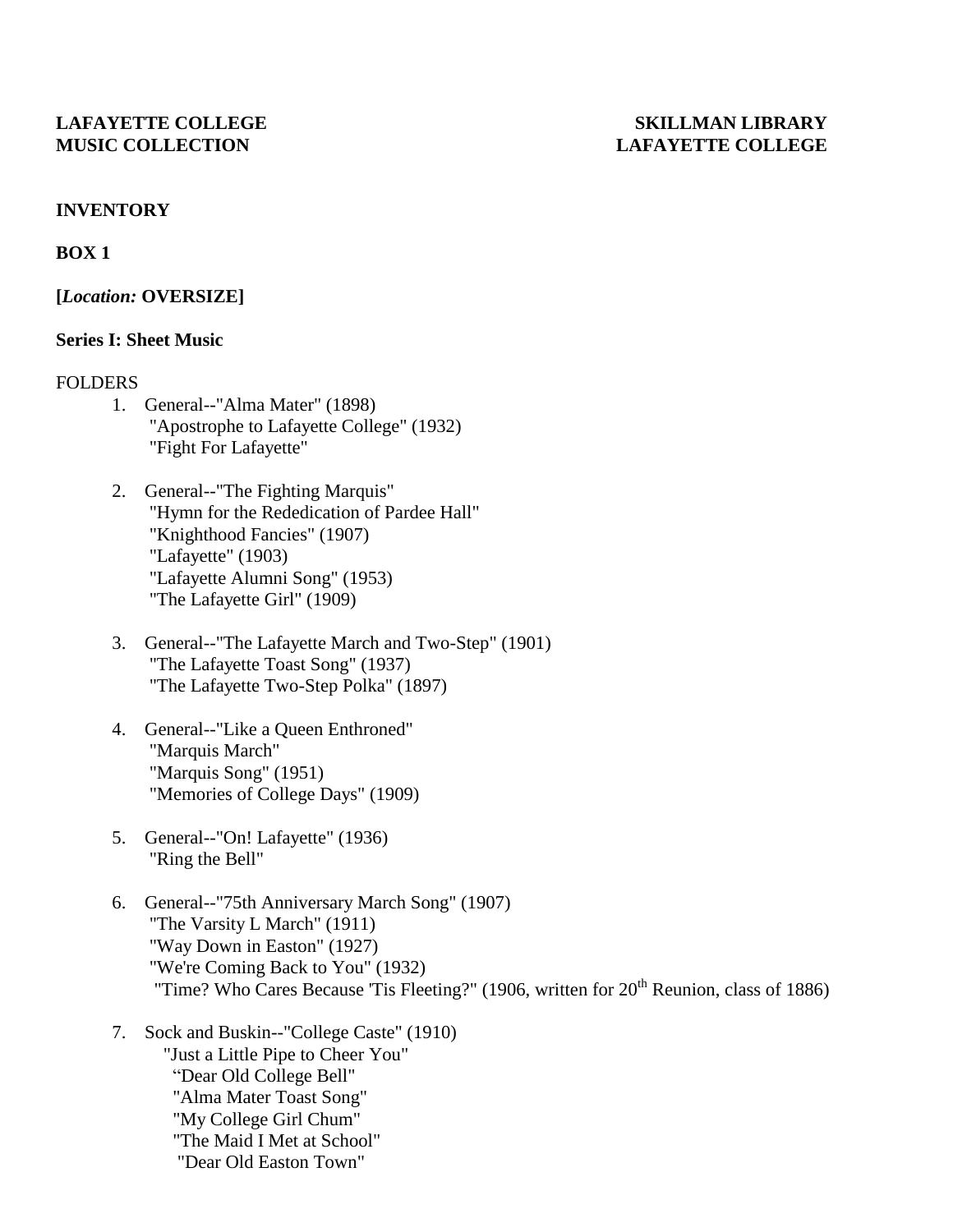# **LAFAYETTE COLLEGE SKILLMAN LIBRARY**

# **MUSIC COLLECTION LAFAYETTE COLLEGE**

8. Sock and Buskin--"The College Professional" (1911) "Won't You Be My Lollipop" "Three From Duluth" (1913) "Jacks to Open" "Merely Mary Jane"

# **BOX 2**

### **Series II: Song Books**

#### FOLDERS

- 1. Music and Lyrics--Songs of All the Colleges (1900)
- 2. Music and Lyrics--Songs of Lafayette (1875)
- 3. Music and Lyrics--Songs of Lafayette (1927) (3)
- 4. Music and Lyrics--Songs of Lafayette (1932) (3)
- 5. Music and Lyrics--Songs of Lafayette (1932) (copy)
- 6. Music and Lyrics--Lafayette Sings (1963)
- 7. Lyrics (1912-1978)
- 8. Lyrics (not dated)
- 9. Miscellaneous Songs

#### **Series III: Correspondence and Miscellaneous Material**

- 10. Correspondence (1924-1937)
- 11. Correspondence (1938-1962)
- 12. Report of the Song Book Committee
- 13. Lafayette College Choral Series (1959)
- 14. Miscellaneous
- 15. Research paper: "Lafayette College Music" by Claire Pappas '95
- 16. "A Mirror to the Past: Lafayette College History Expressed in Song 1857-1932" by Claire Pappas '95
- 17. "The Music of Lafayette College" (1997) by Henry Ryder '67

# **BOX 3**

#### **Series IV: Sound Recordings**

#### FOLDERS

1. Lafayette College Choir directed by Thomas Edwin Yerger Side 1A: "Alma Mater" Side 1B: "Toast Song," "On Lafayette" (3 copies)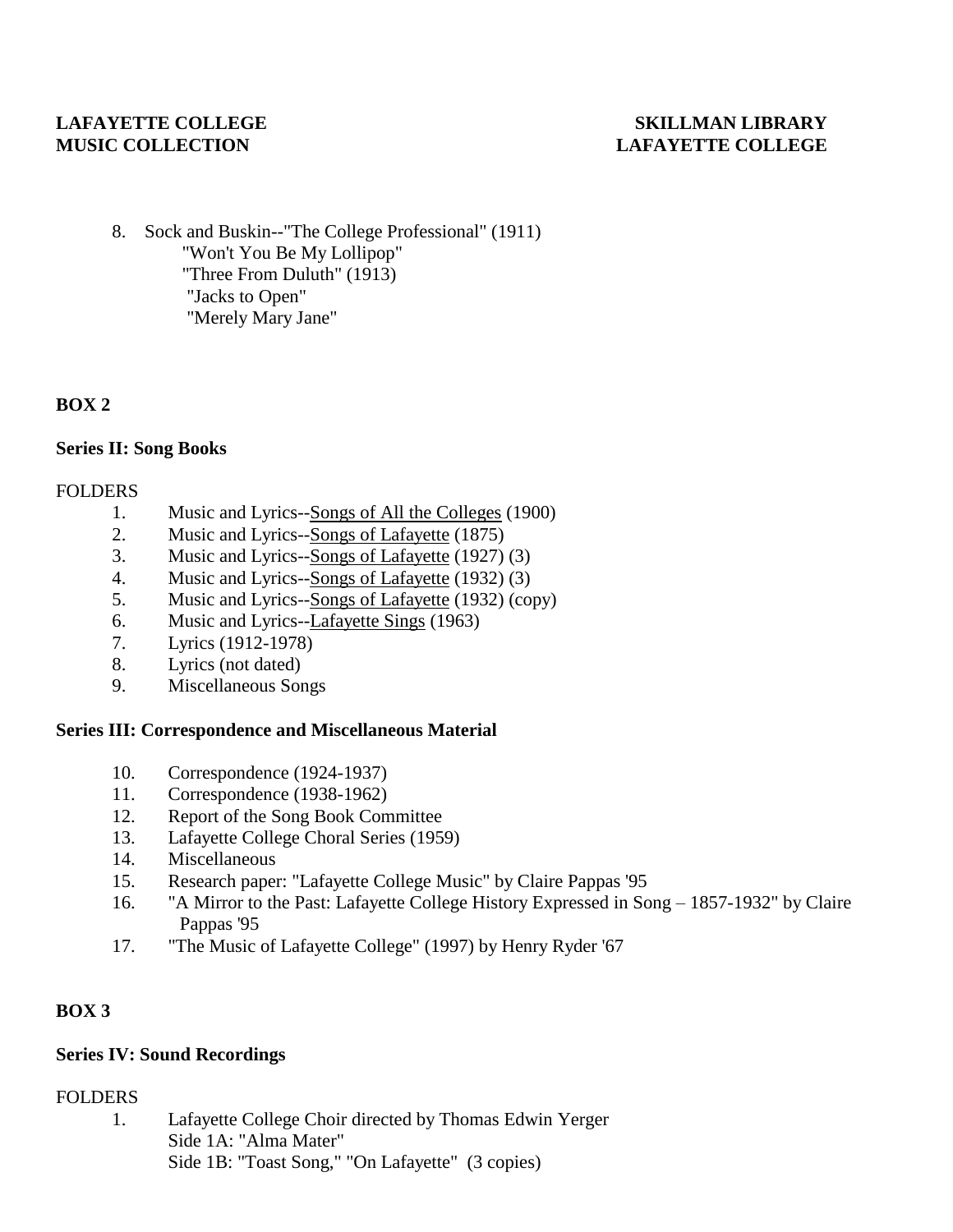# **LAFAYETTE COLLEGE SKILLMAN LIBRARY MUSIC COLLECTION LAFAYETTE COLLEGE**

- 2. Lafayette College Choir directed by Thomas Edwin Yerger Side 3A: "Lord's Prayer," "My Chosen King" Side 3B: "Lo! A Voice to Heaven Resounding" (1 copy)
- 3. Lafayette College Choir directed by John D. Raymond Side A: "Lafayette Alumni Hymn," words and music by George B. Markle, Jr. '13 Side B: "The Lord's Prayer," music by George B. Nevin '83 (5 copies)
- 4. Lafayette College Choir directed by John D. Raymond (three record set, 2 copies) Record 1, Side 1: "On Lafayette," written by C.E. Straub '12; "Ring the Bell," words by P.H. Davis '96;"Like a Queen Enthroned," words by C.M. Sciple '97 Side 2: "Alma Mater," words by W.C. Stier '84 (2 copies)

Record 2, Side 1: "Now let Every Tongue Adore Thee ('Sleepers, Wake')," "The Lord's Prayer," written by George B. Nevin '83; "Carol of the Bells" Side 2: "See that Babe in the Lowly Manger," "Behold that Star" (1 copy)

 Record 3, Side 1: "The Creation" Side 2: "Battle Hymn of the Republic" Recorded in 1949 (2 copies)

5. Lafayette College Choir directed by John D. Raymond (2 copies of complete 3 record set) Record 1, Side 1: "Dry Bones" Side 2: "Kentucky Babe"

> Record 2, Side 1: "Holy Night" Side 2: "Christmas Hymn," "The Sleigh"

 Record 3, Side 1: "Brother's Sing On!" Side 2: "Black is the Color of My True Love's Hair" Recorded in 1951

- 6. Lafayette College Choir, directed by John Raymond. "Annual Spring Concert." Recorded May 1958.
- 7. Lafayette College Choir directed by John Raymond Side One: Highlights of the 173rd General Assembly of the United Presbyterian Church U.S.A. Side Two: Various religious songs and hymns. Recorded 1961
- 8. Lafayette College Choir, directed by John Raymond. "Annual Spring Concert." Recorded May 1962.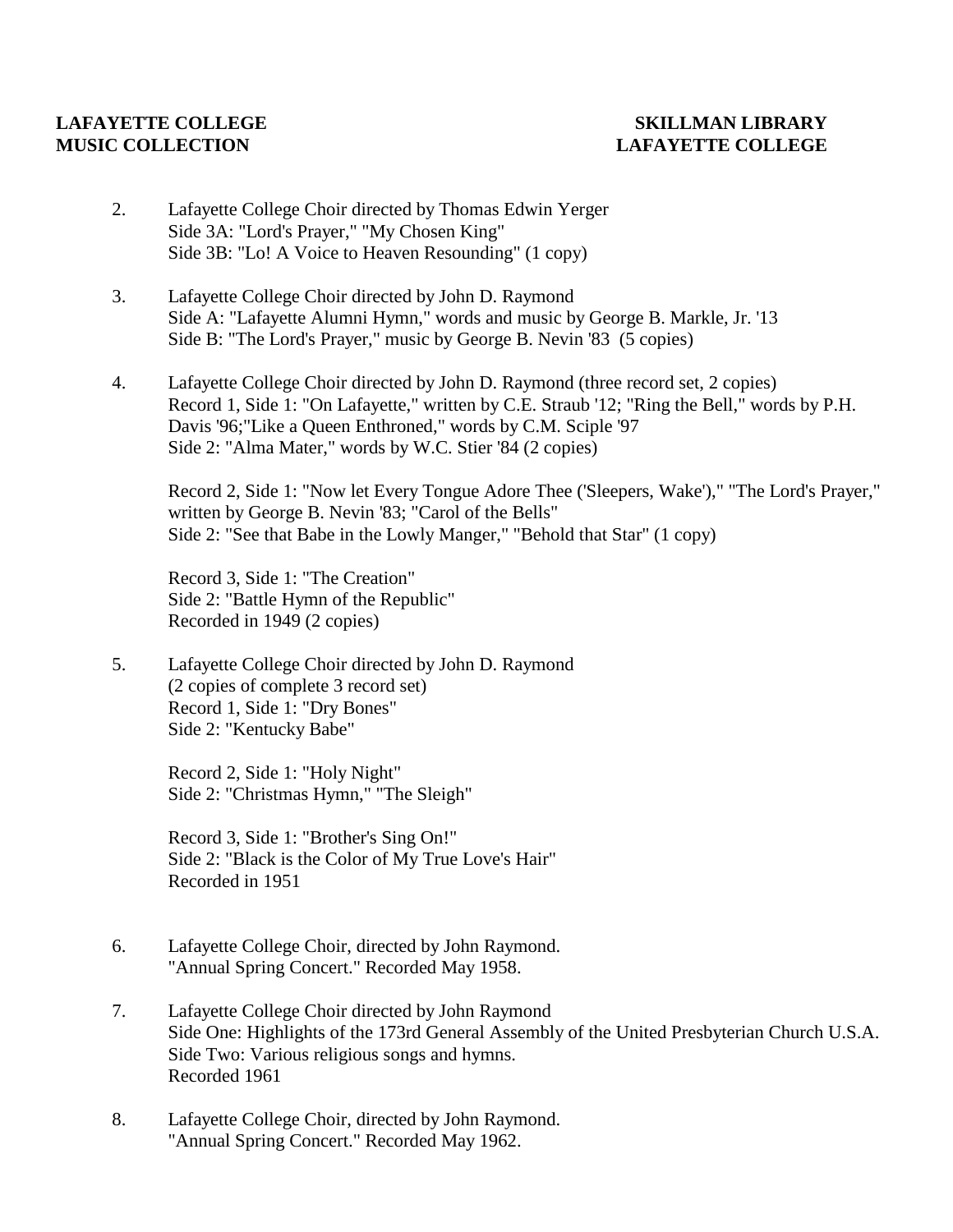# **LAFAYETTE COLLEGE SKILLMAN LIBRARY MUSIC COLLECTION LAFAYETTE COLLEGE**

9. Lafayette College Choir, directed by John D. Raymond. "17th Spring Music Festival." Recorded May 1963.

# **BOX 4**

### **Series IV: Sound Recordings (continued)**

### **FOLDERS**

- 1. "Lafayette Glee Club '68," directed by John D. Raymond. Recorded 1968. (2 copies)
- 2. "Lafayette College Glee Club Christmas Vespers Silver Anniversary," directed by John D. Raymond. Recorded ca. 1970 (3 copies)
- 3. Lafayette College (Glee Club, Meistersingers, The Quad) Bicentennial Spring Concert, May 9, 1976, directed by Dr. John Raymond.
- 4. Lafayette College Marching Band. (Cassette) Recorded 1979.
- 5. The Graduates of Lafayette College directed by John Raymond. "The Graduates." (Cassette)
- 6. The Graduates of Lafayette College directed by John Raymond. "Christmas Through the Years." (Cassette)
- 7. Cadence (female singing group) / Chorduroys (male singing group), Lafayette College. (CD) Recorded 2000. (2 copies)
- 8. Cadence: Beyond Your Front Door. (CD) Recorded 2002. (2 copies)
- 9. Chorduroys: One Size Fits All (CD) Recorded 2002. (2 copies)
- 10. The Graduates: Lafayette College Songs (Golden Anniversary Tribute) (CD) Directed by John Raymond. (2 copies)
- 11. Lafayette College Choir: Best of the Live Concerts (Golden Anniversary Tribute) (CD) Directed by John Raymond.
- 12. Lafayette College Choir: Best of the Christmas Vespers (Golden Anniversary Tribute) (CD) Directed by John Raymond.